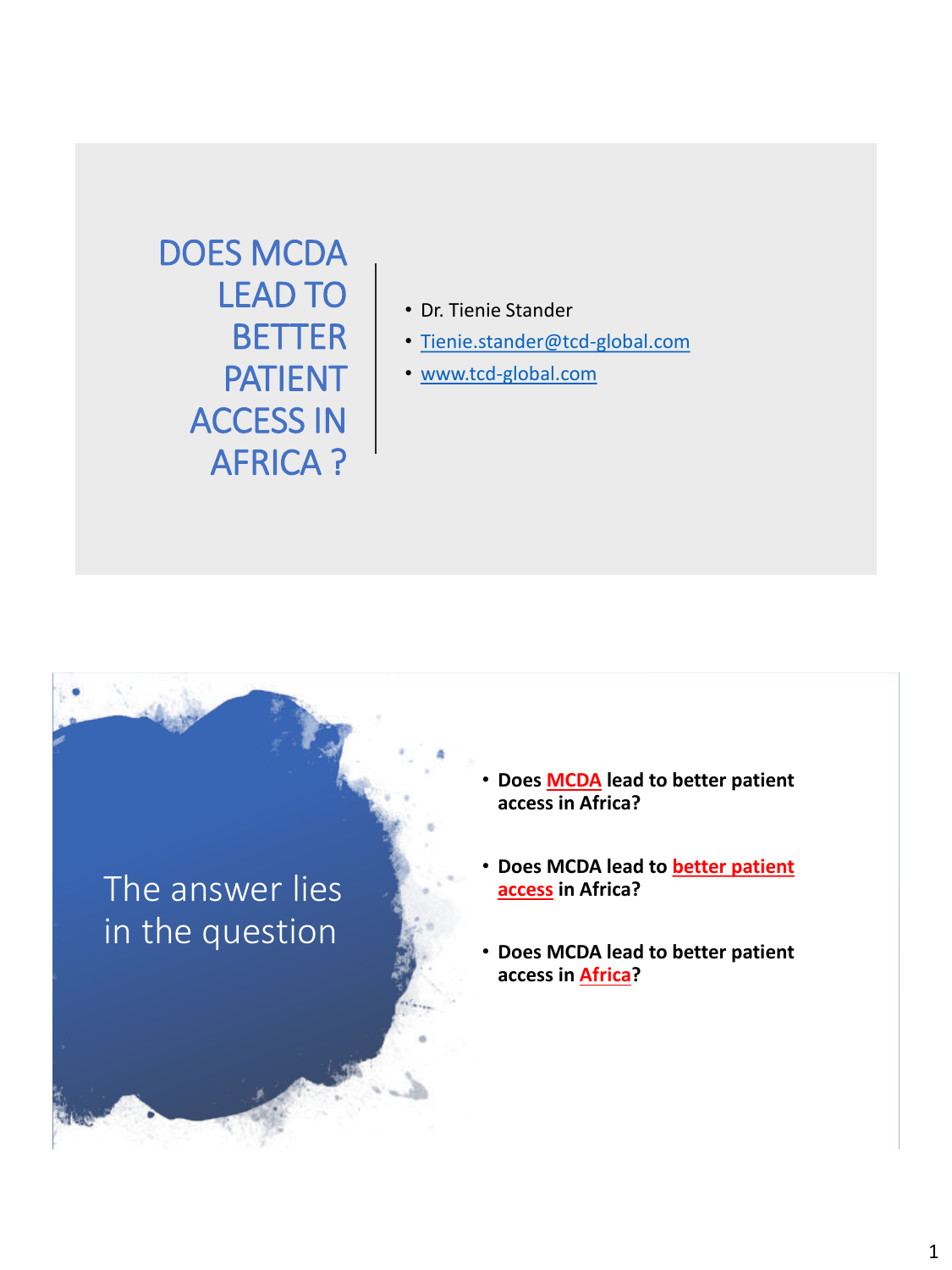## **MCDA**

- Using MCDA in which application:
	- Risk-benefit assessment used by Regulators?
	- Health Technology Assessment by agencies?
	- Priority setting by local budget holders?
- Which model?
	- EUnetHTA HTA Core Model
	- (<https://www.eunethta.eu/hta-core-model/>)
- Which criteria?
	- EVIDEM
		- (https://www.evidem.org/wp/wp[content/uploads/2017/09/EVIDEM-10th-](https://www.evidem.org/wp/wp-content/uploads/2017/09/EVIDEM-10th-Edition-Evidence-matrix.pdf)Edition-Evidence-matrix.pdf)





## Patient Access

- Access to what?
- Orphan drugs
- Oncology drugs
- Communicable disease treatments
- Non-communicable disease treatments
- Innovative medicines and technology?